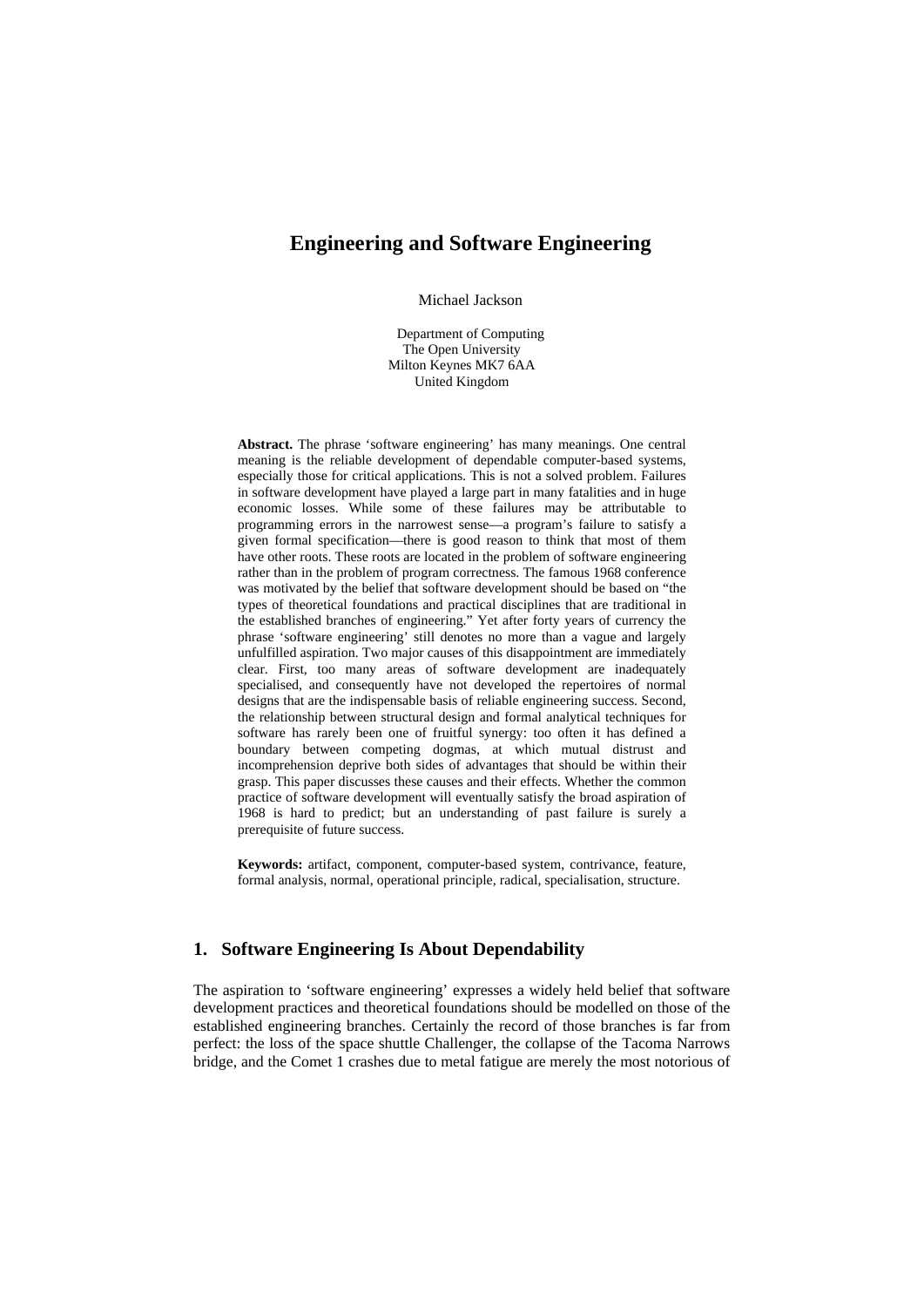many engineering failures. But—rightly or wrongly—these failures are seen as local blemishes on a long record of consistently improving success. Failures of software projects and products seem to be the rule rather than the exception. Sardonically, we compare the frustrations of using Windows with the confident satisfactions of using a reliable modern car. At a more serious level, software engineering defects often play a large part in critical system failures. A nuclear power station control system shut down the reactor when a software update was installed on a connected data acquisition system [Krebs 08]. In the years 1985–1987, software defects of the Therac-25 radiotherapy machine caused massive radiation overdoses of several patients with horrendous results [Leveson 93]. Nearly twenty five years later, more modern radiation therapy machines were involved in a much larger number of very similar incidents [Bogdanich 10]. Software defects, of the kind that were responsible for the Therac disasters, were a major contributory factor in many of these contemporary incidents.

These and the multitudinous similar failures reported in the Risks Forum [Risks Digest] are evidence, above all, of the lack of dependability [JacksonD 07] in the products of software engineering. Regrettably, we are not astounded—perhaps we are no longer even surprised—by these failures. As software engineers we should place dependability foremost among our ambitions.

## **2. A Software Engineer's Product Is Not the Software**

A common usage speaks of the physical and human world as the 'environment' of a computer-based system. This usage is seriously misleading. The word 'environment' suggests that ideally the surrounding physical and human world affects the proper functioning of the software either benignly or not at all. If the environment provides the right temperature and humidity, and no earthquakes occur, the software can get on with its business independently, without interference from the world.

This is far from the truth. Dijkstra observed [Dijkstra 68] that the true subject matter of a programmer is the computation evoked by the program and performed by the computer. In a computer-based system, in which the computer interacts with the physical and human world, we must go further. For such a system, the true subject matter of the software engineer is the behaviour evoked by the software in the world outside the computer. The system's purpose is firmly located in its *problem world*: that is, in those parts of the physical and human world with which it interacts directly or indirectly. Software engineers must be intimately concerned with the problem world of the system whose software they are developing, because it is that problem world, enacting the behaviour evoked and controlled by the software, that is their true product. The success or failure of a radiotherapy system must be judged not by examining the software, but by observing and evaluating its effects outside the computer. Do the patients receive their prescribed doses of radiation, directed exactly at the prescribed locations? Are individual patients dependably identified or are there occasional confusions? Is the equipment efficiently used? So developers of a radiotherapy system must be concerned with the detailed properties and behaviour of every part of the therapy machine equipment, with the positioning and restraint of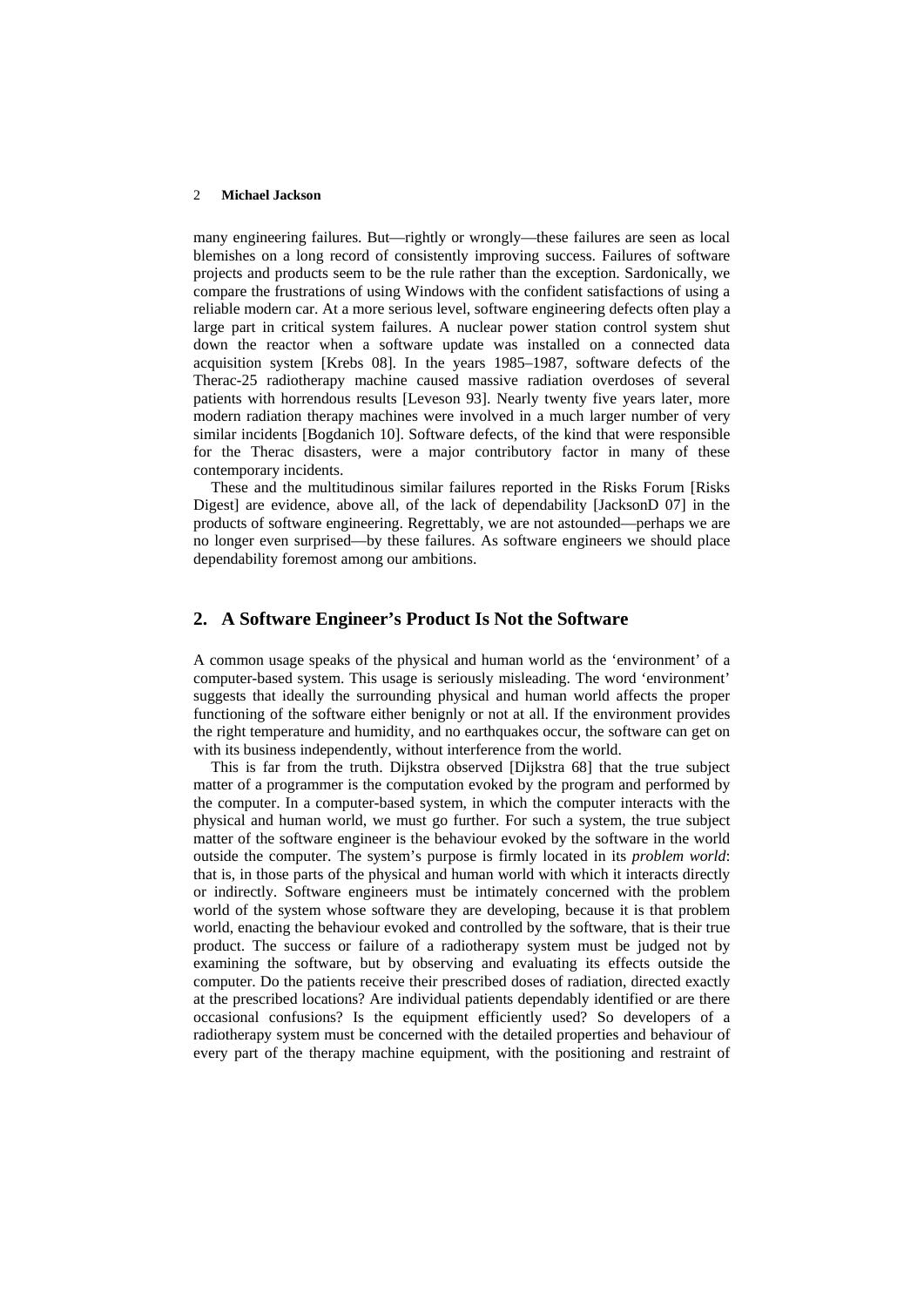patients undergoing treatment, with the radiologist's procedures, the oncologist's prescriptions, the patients' behaviours, needs and vulnerabilities, and with everything else that contributes substantially to the whole system.

## **3. The Software and Its Problem World Are Inseparable**

Twenty years ago Dijkstra [Dijkstra 89] argued that the intimate relationship between the software and its problem world could—and should—be dissolved by interposing a formal program specification between them:

"The choice of functional specifications—and of the notation to write them down in—may be far from obvious, but their role is clear: it is to act as a logical 'firewall' between two different concerns. The one is the 'pleasantness problem,' i.e. the question of whether an engine meeting the specification is the engine we would like to have; the other one is the 'correctness problem,' ie the question of how to design an engine meeting the specification. [...] the two problems are most effectively tackled by [...] psychology and experimentation for the pleasantness problem and symbol manipulation for the correctness problem."

The argument, attractive at first sight, does not hold up under examination. Even for such problems as GCD, the sieve of Eratosthenes, and the convex hull of a set of points in three-dimensional space, the desired firewall is more apparent than real. The knowledge and skill demanded of the software developer are not restricted to the formal symbol manipulations foreseen in the programming language semantics: they must also include familiarity with the relevant mathematical problem world and with a sufficient body of theorems. A candidate developer of a program to "print the first thousand prime numbers" would be conclusively disqualified by ignorance of the notion of a prime number, of integer multiplication and division, and of the integers themselves. Far from acting as a firewall between the program and its problem world, the program specification is inescapably interwoven with the relevant part of the problem world, and tacitly relies on the programmer's presumed prior knowledge of that world.

The firewall notion fails even more obviously for computer-based systems whose chief purposes lie in their interactions with the physical world. The problem world for each such system is a specific heterogeneous assemblage of non-formal problem domains. In any feasible design for the software of such a system the behaviours of the software components and problem world domains are closely intertwined. The locus of execution control in the system moves to and fro among them all, at every level and every granularity. The software components interact with each other at software interfaces within the computer; but they also interact through the problem world. A software component must take account not only of the values of program variables, but also of the states of problem domains outside the computer. The problem domains, therefore, effectively act as shared variables, introducing additional interaction paths between software components. An intelligible formal specification of the system, cleanly separating the behaviour of the software from the behaviour of the problem domains, is simply impossible.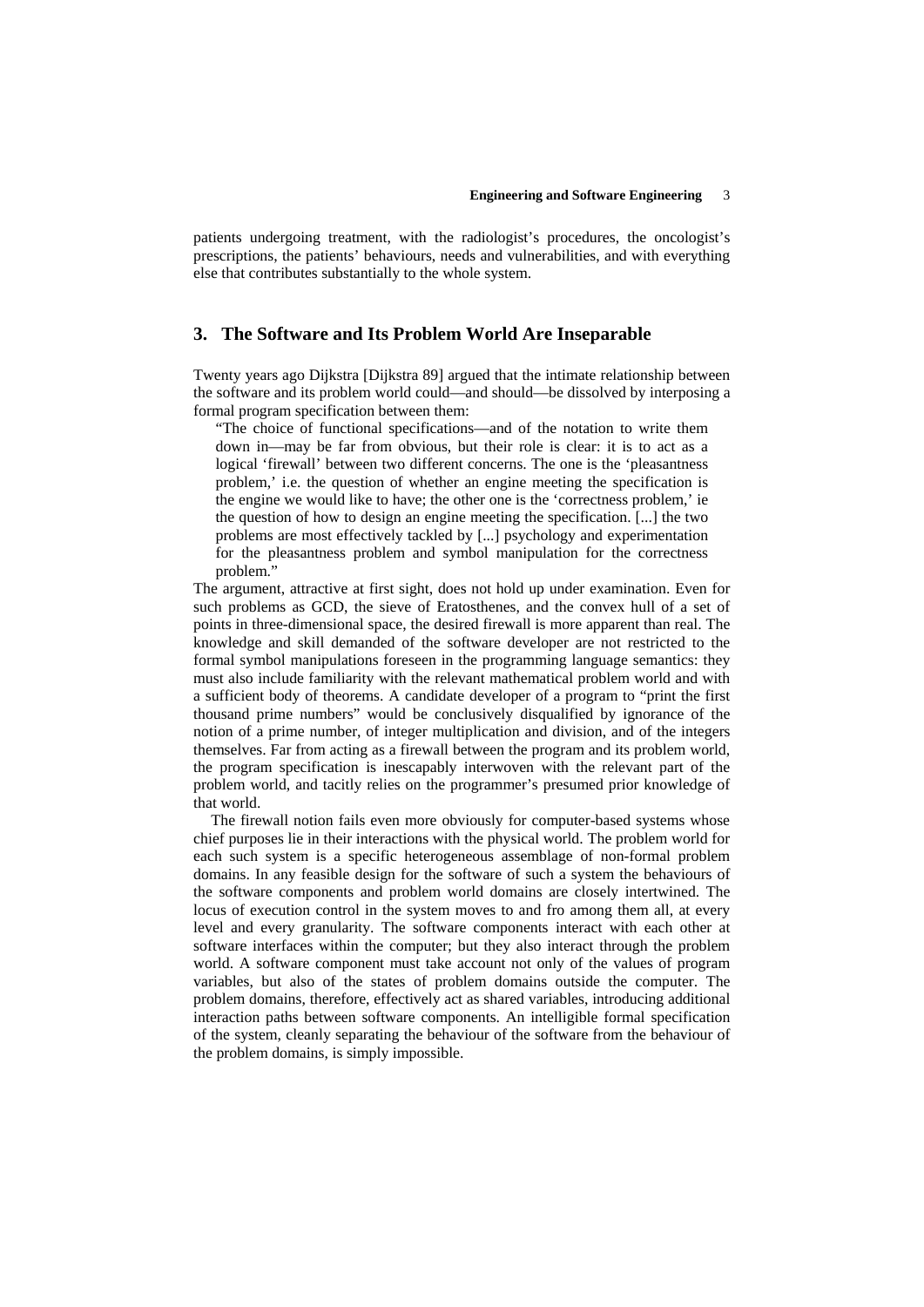### **4. A Computer-Based System Is a Contrivance In the World**

The products of the traditional branches of engineering are examples of what the physical chemist and philosopher Michael Polanyi calls [Polanyi 58] 'contrivances'. A device or machine such as a motor car, a pendulum clock, or a suspension bridge is a particular kind of contrivance—a physical artifact designed and built to achieve a specific human purpose in a restricted context in the world. A computer-based system is a contrivance in exactly the same sense.

A contrivance has a configuration of characteristic components, each with its own properties and behaviour. In a computer-based system these characteristic components are the problem world domains, interacting under the control of the software. The components are configured so that their interactions fulfil the purpose of the contrivance. The way in which the purpose is fulfilled by the components is the 'operational principle' of the contrivance: that is, the explanation of how it works. In a pendulum clock, for example, gravity acting on the weight causes a rotational force on the barrel; this force is transmitted by the gear train to the hands, causing them to turn; it is also transmitted to the escapement wheel, which rotates by one tooth for each swing of the pendulum; the rotation of the hands is therefore proportional to the number of pendulum swings; since the pendulum swings at an almost constant rate, the changing angular position of the hands indicates how much time has elapsed since they were set to a chosen reference point.

The design and the operational principle of such a machine reflect what Polanyi calls 'the logic of contrivance'. This is something different from, and not reducible to, physics or mathematics: it is the comprehension of a human purpose and the accompanying intuitive grasp of how that purpose can be achieved by the designed contrivance. It is, above all, the exercise of invention, supported by the human faculties of visualisation and embodied imagination. It is not in itself formal, although it can be applied to a formal subject matter—for instance in the conception of a mathematical theorem or the understanding of a physical process. Natasha Myers gives an account [Myers09] of how a brilliant teacher of chemistry explained and illustrated the folding of a protein to students by physically enacting the folding process with his arms and hands. "In this process," she writes, "scientists' bodies become instruments for learning and communicating their knowledge to others." The knowledge here is, essentially the 'feel' for how the protein folding works.

## **5. General Laws and Specific Contrivances**

The important distinction between engineering and natural science is reflected in the difference between the logic of contrivance and the laws of nature.

The scientist's ambition is to discover laws of a universal—or, at least, very general—nature. Experiments are designed to test a putative law by excluding, as rigorously as possible, all complexities that are not pertinent to the law as formulated. The generality, and hence the value, of the experimental result depends on this isolation from everything regarded as irrelevant. In a chemical experiment the apparatus must be perfectly clean and the chemicals used must be as pure as possible.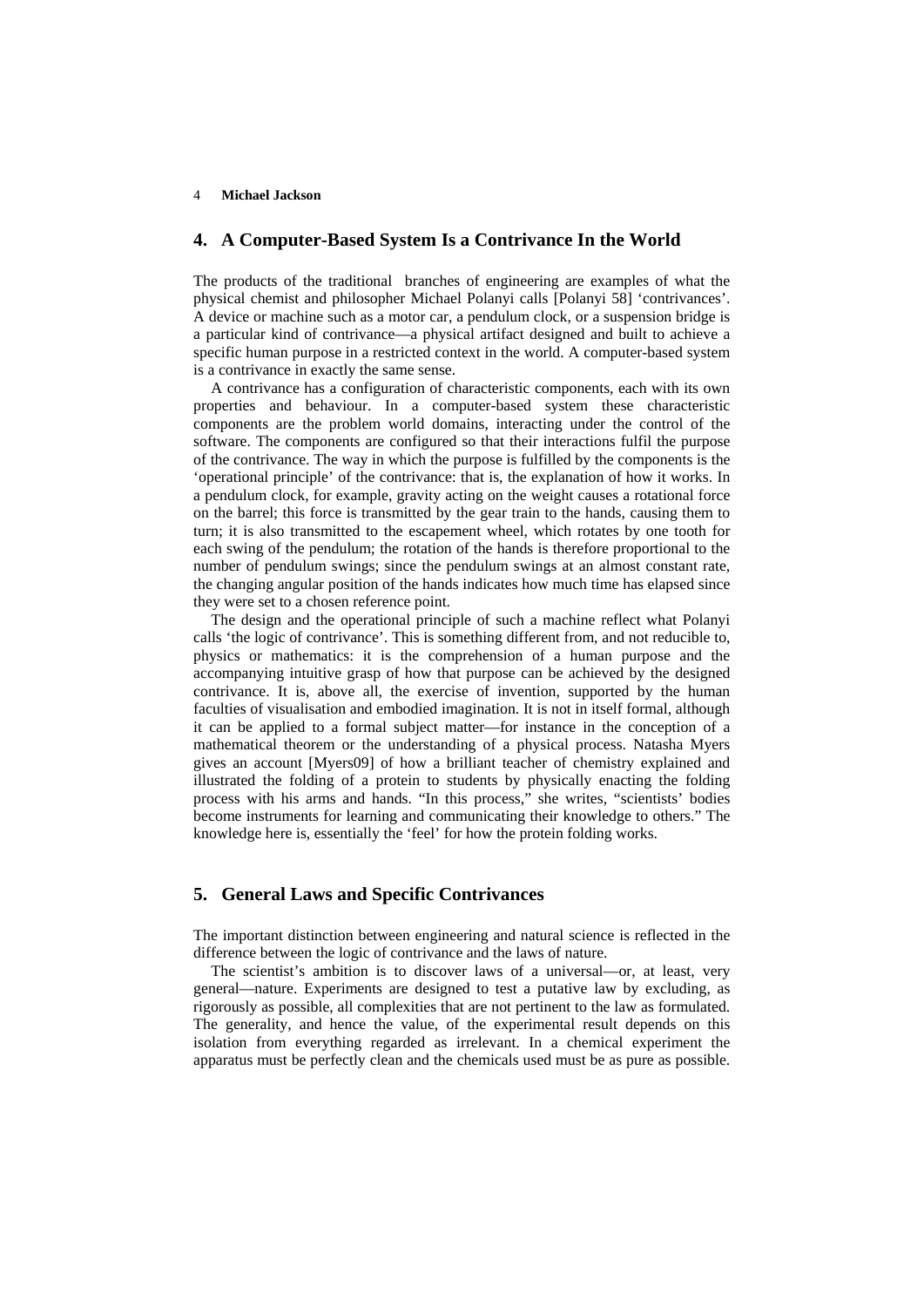In an electrical experiment extraordinary measures may be taken to exclude stray capacitance or inductance. Ideally, only the effect of the putative law that is the subject of the experiment is to be observed: the effects of all other laws must be in some sense cancelled out or held constant.

An engineered contrivance, by contrast, is designed to work only in a restricted context implied by the engineer's mandate. The pendulum clock cannot work where there is no gravitational field of appropriate strength. It cannot work on a ship at sea, because it must maintain an upright position relative to the gravitational force and must not as a whole be subject to acceleration. It cannot work submerged in oil or water, because the resistance to pendulum motion would be too great, and the effect of the weight would be too far diminished by the upward thrust of the liquid in which it is submerged. The chosen context—albeit restricted—must then be accepted for what it is. The contrivance is intended for practical use, and must work well enough in the reality of its chosen context. The design may be frustrated by the operation of some previously unknown natural law or some phenomenon whose effects have been neglected or underestimated. These inconveniences cannot be wished away or judged irrelevant: when a failure or deficiency is revealed, the engineer must find a way to resolve the problem by improving the design. Legislating a further restriction in the context is rarely possible and never desirable. For example, when it became evident that early pendulum clocks ran faster in winter and slower in summer, it was certainly not a possible option to restrict their use to one season of the year. An engineering solution was necessary, and was found in the temperature-compensated pendulum, which maintains a constant distance between the pendulum's centre of gravity and the axis on which it swings.

Of course, the contrivance and its component parts cannot flout the laws of nature; but the laws of nature provide only the outermost layer of constraint on the contrivance's behaviour. Within this outermost layer is an inner layer of constraint due to the restricted context of use. The laws of nature would perhaps allow the engineer to predict by calculation how the clock would behave on the moon, but the prediction is pointless because the clock is not intended for operation on the moon. Within the constraints of the restricted context there is the further layer of constraint due to the engineer's design of the contrivance. The parts and their interactions are shaped by the engineer, within the boundaries left undetermined by the laws of nature as they apply within the restricted context, specifically to embody the operational principle of the contrivance.

It is the specific human purpose, the restriction of the context, and the engineer's shaping of the contrivance to take advantage of the context to fulfil the purpose, that make engineering more than science. It is a mistake to characterise engineering as an application of natural science. If it were, we would look to eminent physicists to design bridges and tunnels. We do not, because engineering is not reducible to physics. In Polanyi's words [Polanyi 66, p.39]:

"Engineering and physics are two different sciences. Engineering includes the operational principles of machines and some knowledge of physics bearing on those principles. Physics and chemistry, on the other hand, include no knowledge of the operational principles of machines. Hence a complete physical and chemical topography of an object would not tell us whether it is a machine, and if so, how it works, and for what purpose. Physical and chemical investigations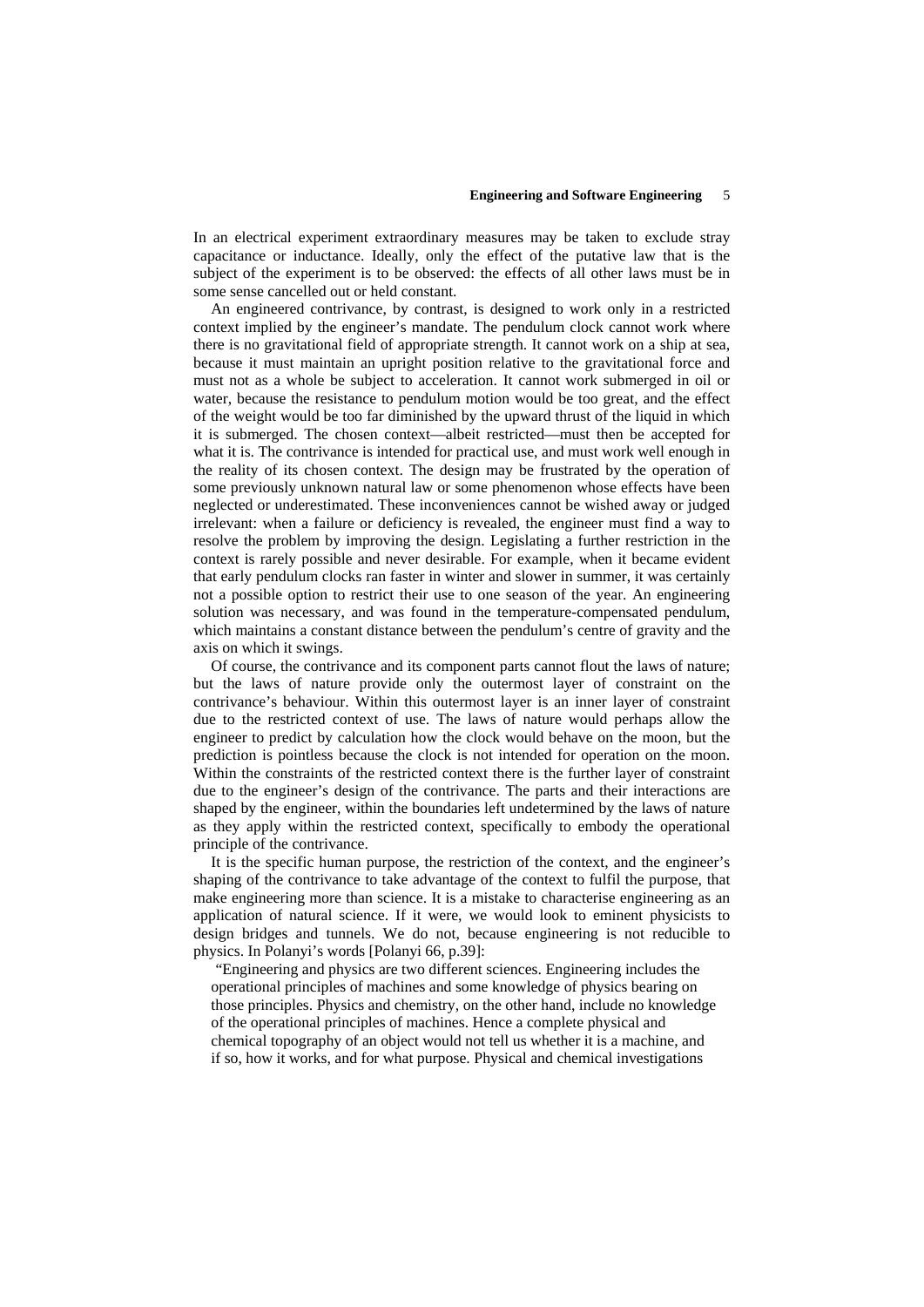of a machine are meaningless, unless undertaken with a bearing on the previously established operational principles of the machine."

## **6. The Lesson Of the Established Branches**

Over forty years ago there was much dissatisfaction with the progress and achievements of software development, and much talk of a 'software crisis'. Although in those days the primary and central role of the physical problem world in a computer-based system had not yet become a direct focus of interest, many people nonetheless looked to the established engineering branches as a model to emulate. This was the explicit motivation of the famous NATO software engineering conferences [Naur 69, Buxton 70] of 1968 and 1969:

"In late 1967 the Study Group recommended the holding of a working conference on Software Engineering. The phrase 'Software Engineering' was deliberately chosen as being provocative, in implying the need for software manufacture to be based on the types of theoretical foundations and practical disciplines, that are traditional in the established branches of engineering."

Certainly, the participants were not complacent. At the 1968 meeting Dijkstra said in discussion:

"The general admission of the existence of the software failure in this group of responsible people is the most refreshing experience I have had in a number of years, because the admission of shortcomings is the primary condition for improvement."

Yet somehow the explicit motivation of the Study Group played little part in the presentations and discussions. An invited talk by M D McIlroy [Naur 69, pp. 138– 155] was perhaps a lone exception. McIlroy argued the need for a components industry that would offer catalogues of software components for input and output, trigonometric functions, or symbol tables for use in compilers; but this suggestion stimulated no broader discussion beyond the single session in which it was made.

The conference participants did not explore the practice and theory that they were invited to emulate. Had they made even a modest start in this direction, they would surely have recognised the broadest, simplest and most conspicuous lesson to be learned from the established branches. From their mere plurality—they are 'the established *branches*', not 'the established *branch*'—it can be seen at once that they are specialised. Civil engineers do not design motor cars, electrical power engineers do not design bridges, and aeronautical engineers do not design chemical plants. Our historical failure to learn and apply this lesson fully is epitomized by the persistence of the phrase 'software engineering'. Software engineering can be a single discipline only on the assumption, by analogy, that the established branches constitute a single discipline of 'tangible engineering'. On the contrary: they do not. The very successes that we hoped to emulate depend above all on their specialisation into distinct branches.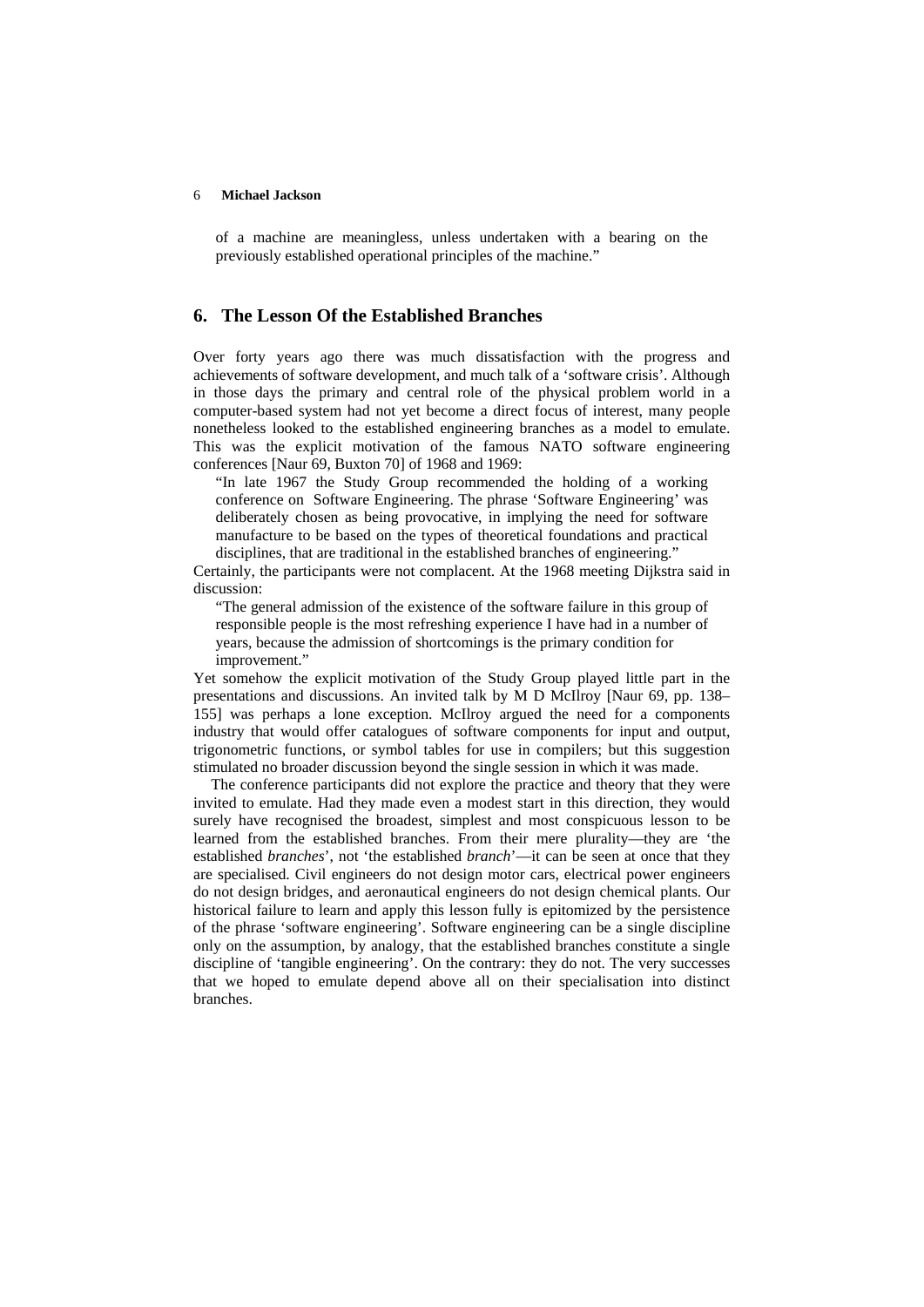## **7. Specialisation Has Many Dimensions**

Specialisation, in the sense that matters here, is not the concentrated focus of one individual on a single personal goal. It is the focus of an enduring community over an extended period, developing, preserving, exploiting and enlarging their shared knowledge of a particular field of technical or scientific endeavour.

Specialisations emerge and evolve in response to changing needs and opportunities, and focus on many different interlocking and cross-cutting aspects and dimensions of a field. The established branches of engineering illustrate this process in a very high degree. There are specialisations by engineering artifact—automobile, aeronautical, naval and chemical engineering; by problem world—civil and mining engineering; and by requirement—production engineering, industrial and transportation engineering. There are specialisations in theoretical foundations control and structural engineering; in techniques for solving mathematical problems that arise in the analysis of engineering products—finite-element analysis and controlvolume analysis; in engineered components for use in larger systems—electric motors, internal combustion engines, and TFT screens; in technology and materials welding, reinforced concrete, conductive plastics; and in other dimensions too.

These specialisations do not fall into any simple hierarchical structure. They focus, in their many dimensions, on overlapping areas at every granularity, and on every concern from the most pragmatic to the most theoretical, from the kind of engineering practice that is almost a traditional craft to such theoretical topics as the advances in thermodynamics that provided the scientific basis for eliminating boiler explosions in the high-pressure steam engines of the first half of the nineteenth century.

## **8. The Key to Dependability Is Artifact Specialisation**

In choosing whom among the established engineers we ought to emulate, there is no reason to exclude any of the many dimensions of specialisation that they exhibit; but there is a very practical reason to regard one dimension of engineering specialisation as fundamental and indispensable. This is what we may call 'artifact specialisation': that is, specialisation in the design and construction of artifacts of a particular class. Because a component in one engineer's design may itself be the artifact in which another engineer specialises, and the same artifacts may appear as components in different containing artifact classes, there is a potentially complex structure of artifact specialisations. Within this structure an artifact specialisation can be identified wherever an adequately specialised engineering group exists for whom that artifact is their group product, designed for delivery to customers outside the group. The specialist artifact engineer is responsible for the completed artifact, and for the total of the value, experience and affordances it offers its users and everyone affected by it. There are no loopholes and no escape clause. This is the essence of engineering responsibility—a responsibility which is both the criterion and the stimulus of artifact specialisation.

Effective artifact specialisation is not an easy option. In its most successful forms it demands intensive and sustained research efforts by individuals and groups within the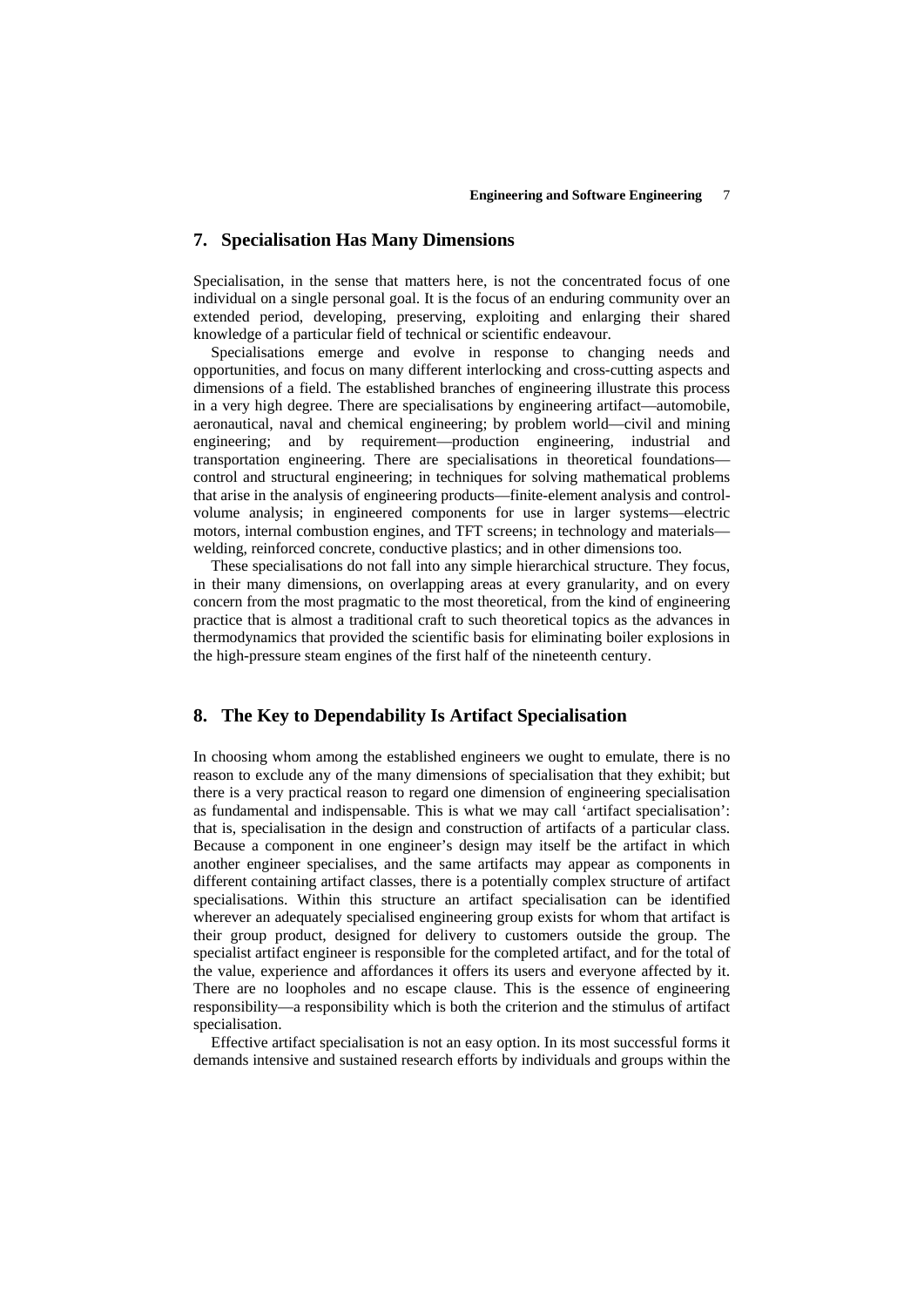specialist community. Walter Vincenti, in his book *What Engineers Know and How they Know It* [Vincenti 93], describes three remarkable examples in aeronautical engineering of the years from 1915 to 1945.

The first example addressed the problem of propeller design. Most early aircraft were driven by two-bladed propellers. The design of such a propeller is aerodynamically more complex than the design of an aircraft wing, because the propeller blades are not only moving in the direction in which the aircraft is flying but are also rotating about the propeller's axis. To address this problem, W F Durand and E P Lesley carried out detailed analytical studies and wind-tunnel tests on 150 propeller designs, working together over the years 1915–1926.

The second example concerned the problem of flush-riveting the metal skin to the frame of a fuselage or tailplane or fin. When metal skins first became practicable for aircraft they were fixed to the frames by rivets with domed heads. Soon it became apparent that the domed heads were reducing performance by causing significant aerodynamic drag: flush riveting was therefore desirable, in which the rivet head would have a countersunk profile and would not protrude above the skin surface. The skin was thin—typically, no more than 1mm thick; the necessary countersinking had to be achieved without weakening the skin or causing it to loosen under the stresses of operation. A satisfactory solution to this problem took twenty years' cooperation among several aircraft manufacturers from 1930 to 1950.

The third example has perhaps more immediately obvious counterparts in software engineering. By about 1918 pilots were beginning to articulate a strong desire for certain non-functional requirements in aircraft: they wanted aircraft with 'good flying qualities—stable, responsive, unsurprising and satisfactory to fly'. The questions arose: What did the pilots really mean by these quality requirements? What behavioural properties of the designed artifacts—the aircraft—would ensure these qualities? How could designers achieve these behavioural properties? Specialist research into these questions was conducted over the following twenty years and more. By about 1940 the main elements of the answers had been established for aircraft of the normal design of the time—that is, aircraft with lateral symmetry, a single wing with a straight leading edge, and a horizontal tailplane and vertical fin at the rear. The answers were inevitably very technical. They applied to the established standard design; they were expressed in terms of that design; and finding them took the dedicated specialised effort of designers, pilots and instrument engineers over a quarter of a century.

## **9. Normal and Radical Design**

The fruit and direct expression of each artifact specialisation is the associated 'normal design': that is, the engineering design practice that is standard in the specialisation, and the standard design products that it creates. Vincenti characterises normal design like this [Vincenti 93]:

"[...] the engineer knows at the outset how the device in question works, what are its customary features, and that, if properly designed along such lines, it has a good likelihood of accomplishing the desired task."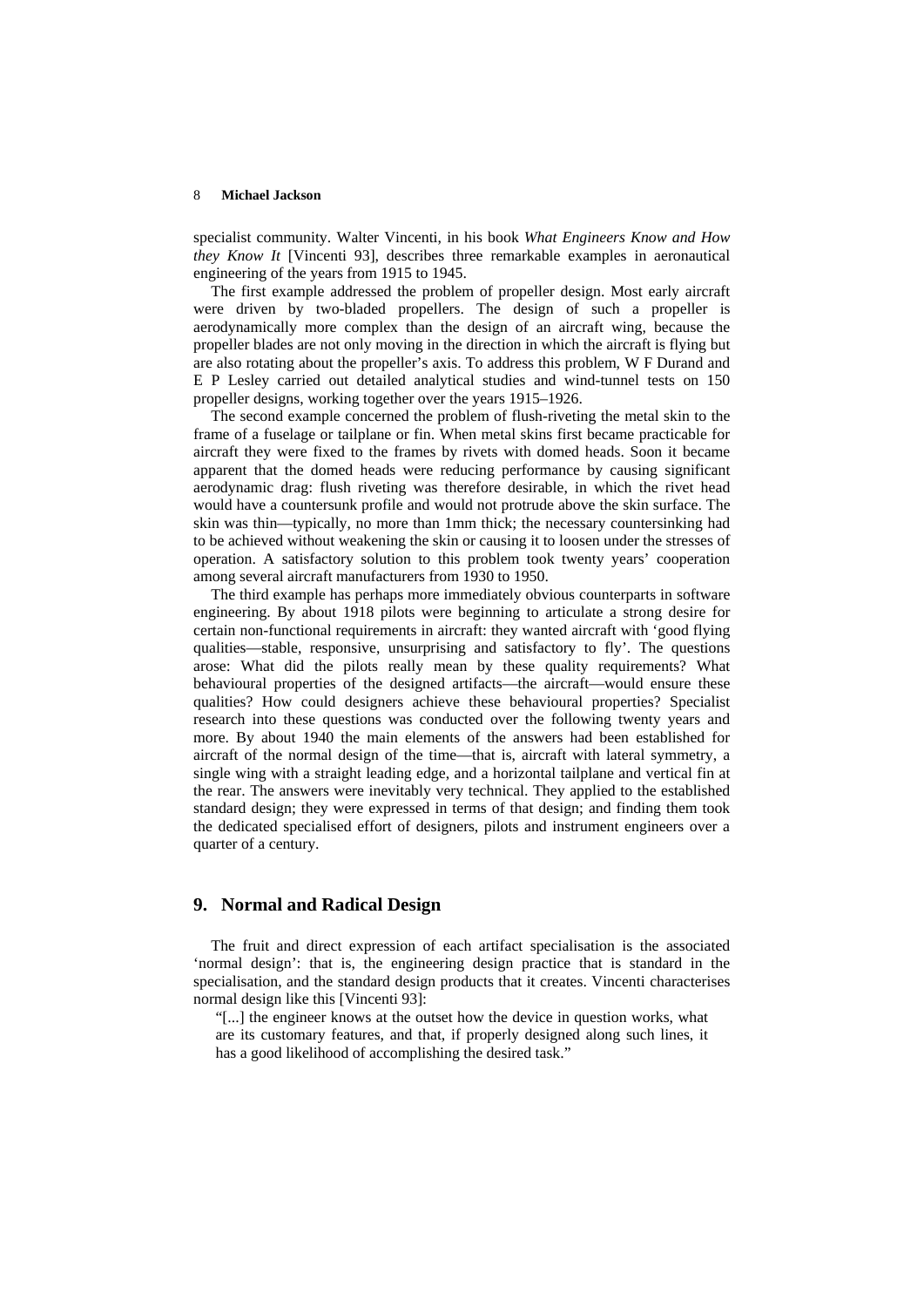He illustrates normal design by the practice of aero engine design in the period before 1945:

"A designer of a normal aircraft engine prior to the turbojet, for example, took it for granted that the engine should be piston-driven by a gasoline-fueled, four-stroke, internal-combustion cycle. The arrangement of cylinders for a high-powered engine would also be taken as given (radial if air-cooled and in linear banks if liquid-cooled). So also would other, less obvious, features (e.g., tappet as against, say, sleeve valves). The designer was familiar with engines of this sort and knew they had a long tradition of success. The design problem—often highly demanding within its limits—was one of improvement in the direction of decreased weight and fuel consumption or increased power output or both."

In *radical design*, by contrast,

"[…] how the device should be arranged or even how it works is largely unknown. The designer has never seen such a device before and has no presumption of success. The problem is to design something that will function well enough to warrant further development."

No design is ever completely and utterly radical in every respect, because the designer's previous knowledge and experience inevitably bring something potentially relevant and useful to the task. Karl Benz, for example, had worked successfully on the design of a gasoline-fuelled engine before he applied for a patent [Benz Patent 86] for his first complete automobile design. Details of Benz's design and photographs of exact replicas (two series of replicas were manufactured in the late twentieth century) are easily available on the web [Benz 86]. The car had three wheels, each with radial metal spokes and solid rubber tyres. The driver steered by a crank handle that turned the vertically pivoted front wheel through a rack-and-pinion mechanism. The car was powered by a single-cylinder four-stroke engine with an open crankcase, mounted behind the bench seat between the rear wheels, and positioned with the crankshaft vertical. A large open flywheel was mounted on the crankshaft, and to start the engine the flywheel was rotated by hand. Power was transmitted to the wheels through bevel gears, to a belt drive that acted also as a clutch, a differential, and finally by a chain drive to each rear wheel. Braking was provided by a handbrake acting on an intermediate shaft.

This design incorporated many innovations and was undoubtedly a work of genius. As a practicable engineering artifact it satisfied Vincenti's criterion—it worked well enough to warrant further development—but it had many defects. The most notable failure was in the design of the steering. The single front wheel made the ride unstable on any but the smoothest surface, and the very small radius of the crank by which the vehicle was steered gave the driver too little control. Control could be improved by a longer crank handle, but the single front wheel was a major design defect. It is thought that Benz adopted the single front wheel because he was unable to solve the problem of steering two front wheels. To ensure that the trajectory of each front wheel is tangential to the path of travel, the inner wheel's turning angle must be greater than the outer's. The arrangement needed to achieve this—now commonly known as 'Ackermann steering geometry'—had been patented some seventy years earlier by a builder of horse-drawn carriages and also was used ten years earlier in a steampowered vehicle designed in France, but neither Benz nor his contemporary Gottlieb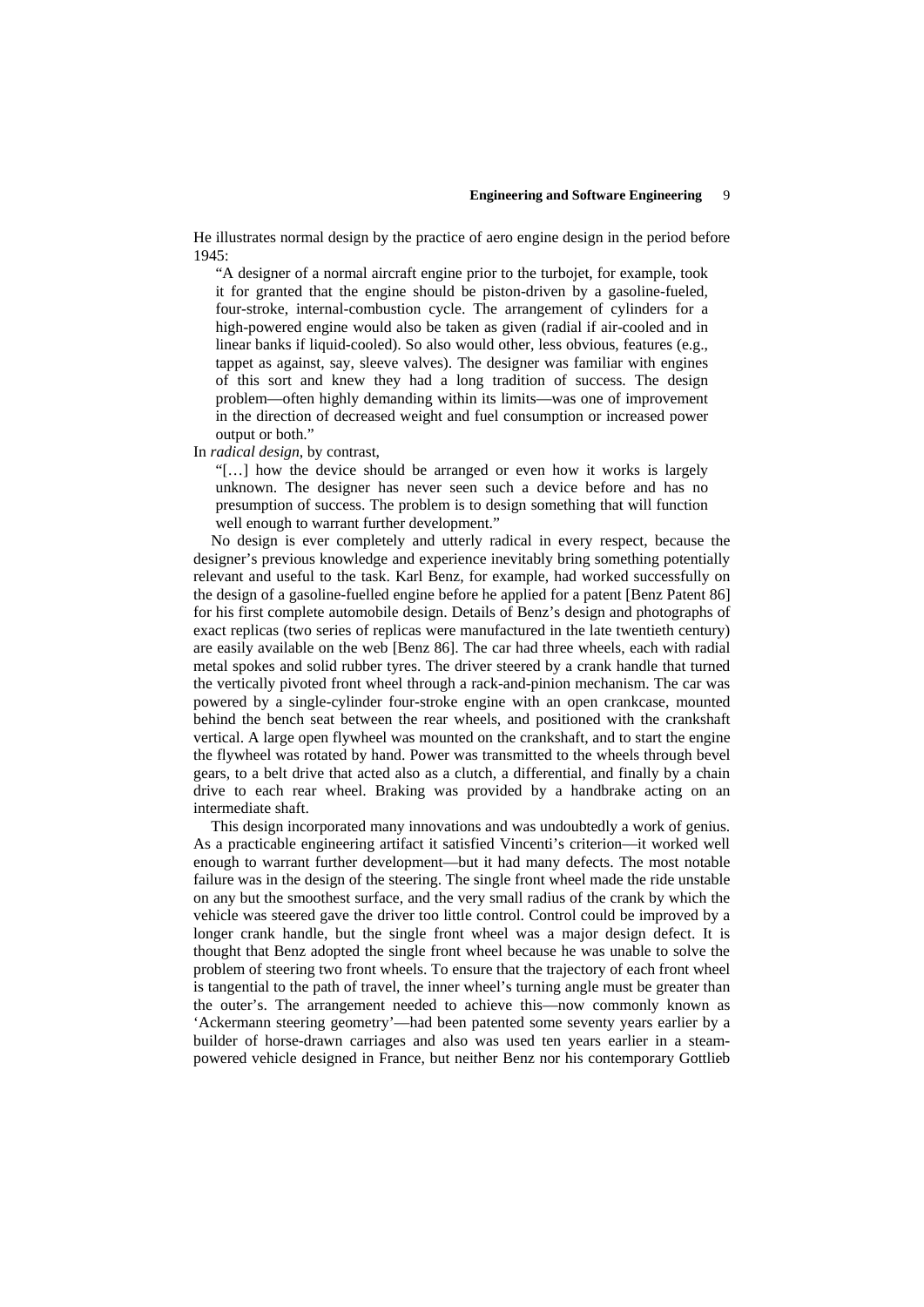Daimler was aware of it. Five years later Benz rediscovered the principle, and even succeeded in obtaining a patent in 1891. His 1893 car, the Victoria, had four wheels and incorporated Ackermann steering.

### **10. Artifact Specialisations In Software Engineering**

Software engineering certainly has many visible specialisations. There are many active specialisations in theoretical areas that may be regarded as belonging to computer science but have direct application to the engineering of software-based systems: for example, concurrency and complexity theory. There is a profusion of specialisations in relevant tools and technologies: for example, software verification, model-checking, formal specification languages, and programming languages for developing web applications.

There are artifact specialisations too, but chiefly for artifacts whose problem world, while not being purely abstract, remains comfortingly remote from the complications and uncertainties of the physical and human world. Fred Brooks characterised this class of artifact neatly in a comment [Brooks 10, pp. 56–57] on the open source movement:

"The conspicuous success of the bazaar process in the Linux community seems to me to derive directly from the fact that the builders are also the users. Their requirements flow from themselves and their work. Their desiderata, criteria and taste come unbidden from their own experience. The whole requirements determination is implicit, hence finessed. I strongly doubt if Open source works as well when the builders are not themselves users and have only secondhand knowledge of the users' needs."

The admirable principle "eat your own dogfood" applies well when the developers are also the customers, or can easily play the customer's role with full conviction. So there are effective specialisations working on compilers, file systems, relational database management systems, SAT solvers and even spellcheckers. Use of these artifacts falls well within the imaginative purview of their developers, and the buzzing blooming confusion of the physical world is safely out of sight.

The same can not be said of radiotherapy or automotive systems, or of systems to control a nuclear power station or an electricity grid. It is not yet clear to what extent these systems, and many other computer-based systems that are less critical but still important, have begin to benefit from the intensive specialisation that has marked the established engineering branches over their long histories. Even when a specialisation itself has become established the evolution of satisfactory normal design is likely to take many years. Karl Benz's invention had given rise to an international industry by about 1905; but it was not until the 1920s that automobiles could be said to have become the object of normal design.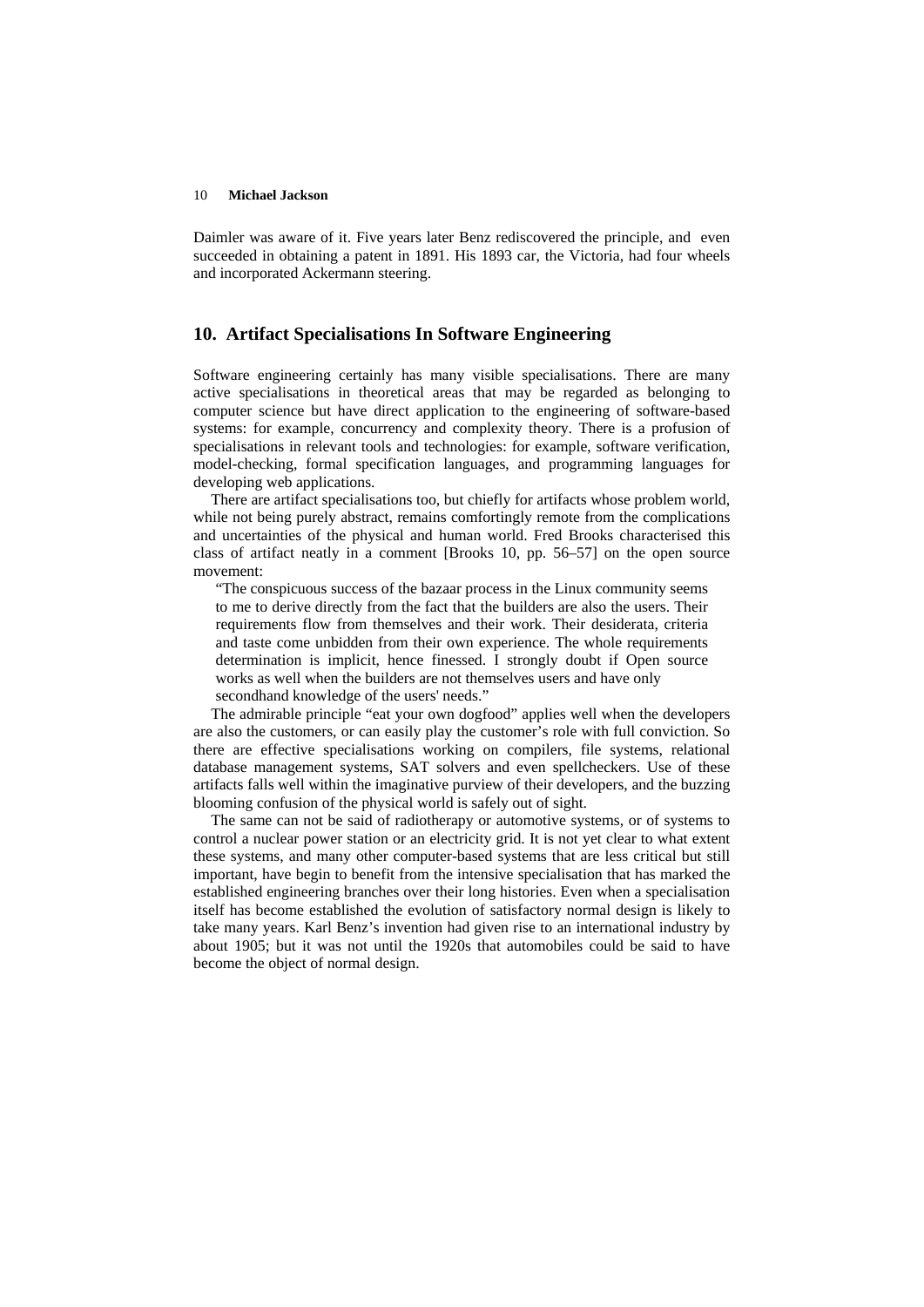### **11. Artifact Specialisation Needs Visible Exemplars**

There are many cultural, social and organisational obstacles to the emergence and development of artifact specialisations in software engineering. One obstacle is what may be called a preference for the general and a corresponding impatience with the particular. In journals and conferences descriptions of specific real systems are rarely found. At most a confected case study may be presented as a sketched example to support a general thesis. We seem to assume that there is little worth learning that can be learned from a detailed study of one system.

This disdain for the specific militates strongly against the growth of effective artifact specialisations. In the established engineering branches practising engineers learn from specific real artifacts about the established normal design, their properties and their failures. For example, the Earthquake Engineering Research Center of UC Berkeley maintains a large library [Godden 10] of slides showing exemplars of real civil engineering structures such as bridges and large buildings of many kinds. The collection is arranged primarily by artifact class, and serves as a teaching resource for undergraduate and graduate courses. Students learn not only by acquiring knowledge of theory, but also by informed examination of specific real engineering examples: each example has its place in a rich taxonomy, and its own particular lessons to teach.

Failures are no less—perhaps even more—important than successes. Every engineering undergraduate is shown the famous amateur movie that captured the collapse [Holloway 99] of the Tacoma Narrows Bridge in 1940. The designer, Leonid Moisseiff, had given too little consideration to the aerodynamic effects of wind on the bridge's narrow and shallow roadway, and especially to vertical deflections. In a wind of only 40 mph, vertical oscillations of the roadway built up to a magnitude that completely destroyed the bridge. Designers of suspension bridges learned the lesson, and have recognised their obligation to preserve it and hand it on to their successors. It is a very specific lesson. Moisseiff's mistake will not be repeated.

In software engineering we can be less confident that we will not repeat the mistakes we discover in our designs. Without artifact specialisation there may be no structure within which a sufficiently specific lesson can be learned. Some years after the Therac-25 experiences an excellent investigative paper [Leveson 93] was published in IEEE Computer and appeared in an improved form as an appendix to [Leveson 95]. The researchers studied all the available evidence, and their paper identified certain specific software and system errors. But the absence of a normal design for the software of a radiotherapy machine was clearly evidenced by the lack of nomenclature for the software components. The electro-mechanical equipment parts were given their standard names in the diagrams that appeared in the paper: the turntable, the flattener, the mirror, the electron scan magnet, and so on. But the software parts had no standard names, and were referred to, for example, as "tasks and subroutines in the code blamed for the Tyler accidents", individual subroutines being given names taken from the program code. Inevitably, the recommendations offered at the end of the paper concentrated chiefly on general points about the development process that had been used: they focused on documentation, software specifications, avoidance of dangerous coding practices, audit trails, testing, formal analysis and similar concerns. No specific recommendations could be made about the software artifact itself, because there was no standard normal design to which such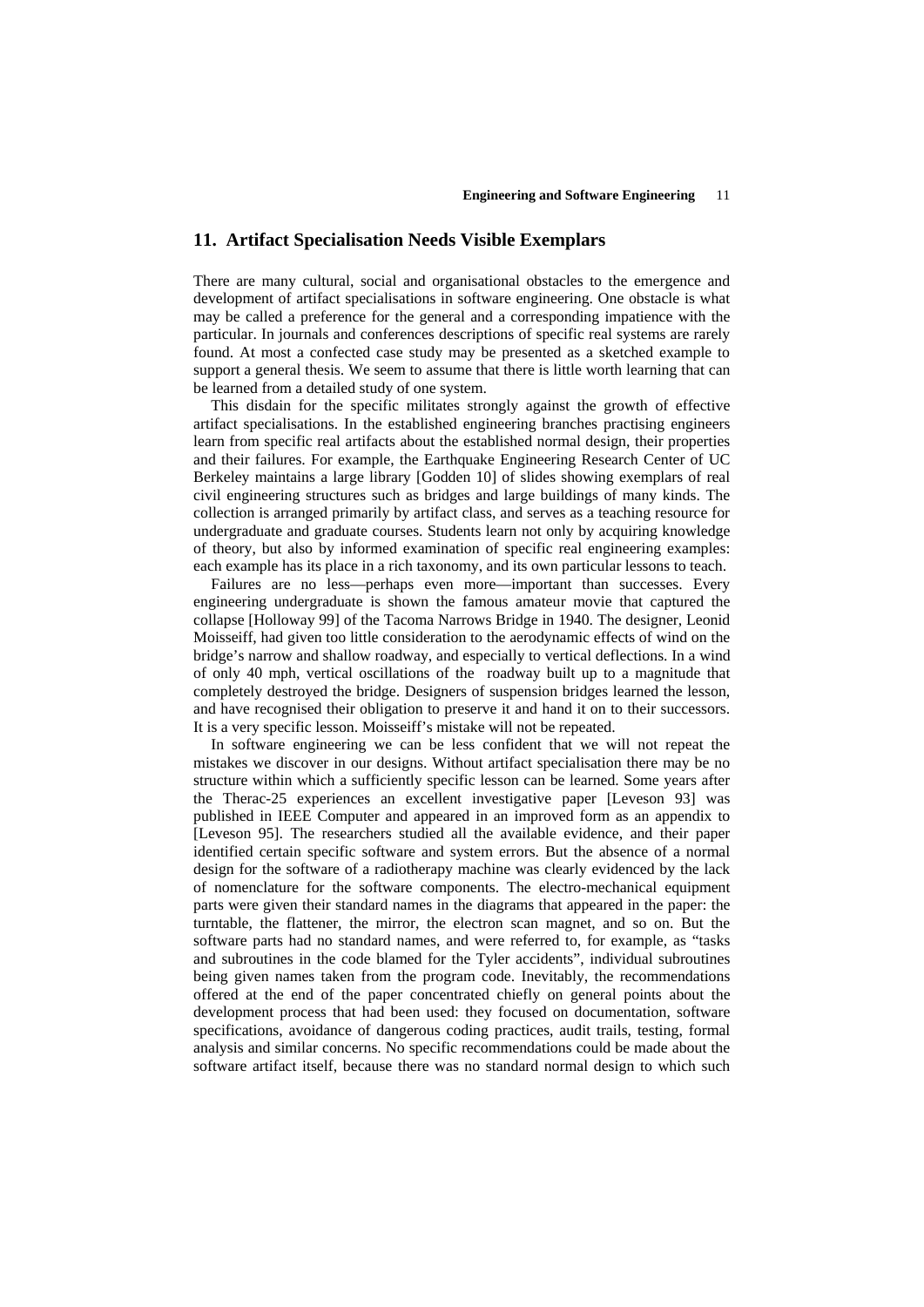recommendations could refer. The errors of the Therac-25 software engineers were, regrettably, repeated twenty five years later.

### **12. The Challenge Of Software System Structures**

Almost every realistic computer-based system is complex in many planes. This complexity is a major obstacle to the design of a system, and to communicating and explaining its structure. It is also, therefore, a major obstacle to the evolution of normal designs.

More properly, we should speak of many structures, not just of one. The system provides many features, each one an identifiable unit of functionality that can be called into play according to circumstances and user demands. Each feature can be regarded as realised by an associated contrivance. The components of the contrivance are problem domains and parts or projections of the system's software, arranged in a suitably designed configuration within which they interact to fulfil the functionality of the feature.

The features will inevitably interact: they may share problem domains and software resources; several may be active in combination at any time; and their requirements may conflict. These interactions and combinations will itself induce a distinct structure, demanding careful study and analysis both in terms of the requirements they are expected to satisfy and in terms of the implementation. This *feature interaction problem* [Zave 04] came to prominence in the telephone systems of the late twentieth century, where interactions of call processing features such as call forwarding and call barring were seen to produce surprising and sometimes potentially harmful results. The structure of these interactions might be captured, for example, in graphs of the kind used in Distributed Feature Composition [Jackson 98]. The feature interaction problem hugely increased the costs and difficulties of building telephone system software. It soon became apparent that the same problem was inherent in complex systems of every kind.

 The system as a whole, regarded as a single contrivance, will have several contexts of operation. For example, a system to control lifts in a building containing offices, shops and residential apartments must take account of the different demand patterns imposed from hour to hour and from day to day by this usage. There will also be extraordinary operational contexts such as emergency operation under control of the fire department, operation under test control of a representative of the licensing authority, and operation during periodic maintenance of the equipment. If an equipment fault is detected the system must take action to mitigate the fault if possible—for example, by isolating the faulty subset of the equipment or by executing emergency procedures to ensure the safety of any users currently travelling in the lift cars. These contexts are not necessarily disjoint: for example, a fault may be detected during testing, and the safety of the test engineer must be ensured.

The properties and behaviours of the individual problem world domains—the lift shafts, the floors, the doors, the lift cars, the users, the hoist motors—must be analysed in the development process. The design of the contrivance realising each feature must take account of the relevant properties and behaviours of those problem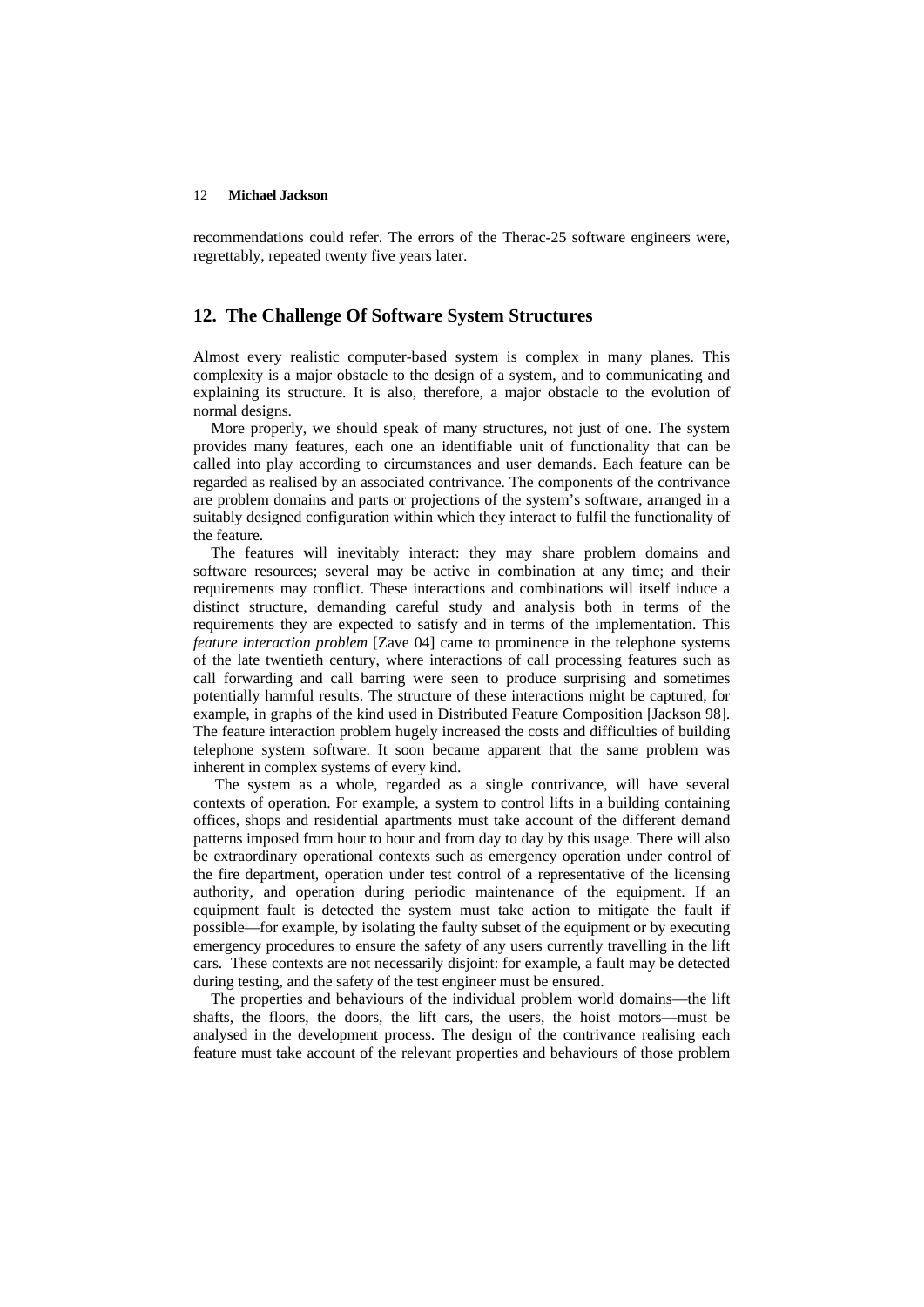domains that figure as components in its design. It may be necessary for the executed software to embody software objects that model the problem domains. A domain will then have a model for each feature in which it participates, and these models must be reconciled and in some way combined.

The implemented software itself will have some kind of modular structure, its parts interacting by the mechanisms provided by the execution infrastructure and the features of the programming languages used. The extreme malleability of software, which is not shared by physical artifacts, allows the implementation structure to differ radically from the other structures of the system. The relationships among these structures may then be mediated by transformations.

All of these structures must be somehow captured, designed, analysed, reconciled and combined. The task can certainly not be performed successfully by simplistic generalised techniques such as top-down decomposition or refinement. Nor can it be evaded by the kind of reductionist approach that fragments the system into a large collection of elements—for example, events or objects or one-sentence requirements. In general, this is an unsolved problem. In a normal design task a satisfactory solution has been evolved over a long period and is adopted by the specialist practitioners. Where no normal design is available, and major parts and aspects of the design task are unavoidably radical, the full weight of the difficulty bears down on the designer. This difficulty is a salient feature of the design of many computer-based systems.

### **13. Forgetting the Importance Of Structure**

In an earlier era, when computers were slower, programs were smaller and computerbased systems had not yet begun to occupy the centre of attention in the software world, program structure was recognised as an important topic and object of study. The discipline of structured programming, as advocated [Dijkstra 68] by Dijkstra in the famous letter, was explicitly motivated by the belief that software developers should be able to understand the programs they were creating. The key benefit of the structure lay in a much clearer relationship between the static program text and the dynamic computation. A structured program provides a useful coordinate system for understanding the progress of the computation: the coordinates are the text pointer and the execution counters for any loops within which each point in the text is nested. Dijkstra wrote:

"Why do we need such independent coordinates? The reason is—and this seems to be inherent to sequential processes—that we can interpret the value of a variable only with respect to the progress of the process."

A structured program places the successive values of each state component in a clearly defined context that maps in a simple way to the evolving state of the whole computation. The program structure tree shows at each level how each lexical component—elementary statement, loop, if-else, or concatenation—is positioned within the text. If the lexical component can be executed more than once, the execution counter for each enclosing loop shows how its executions are positioned within the whole computation. The programmer's understanding of each part of the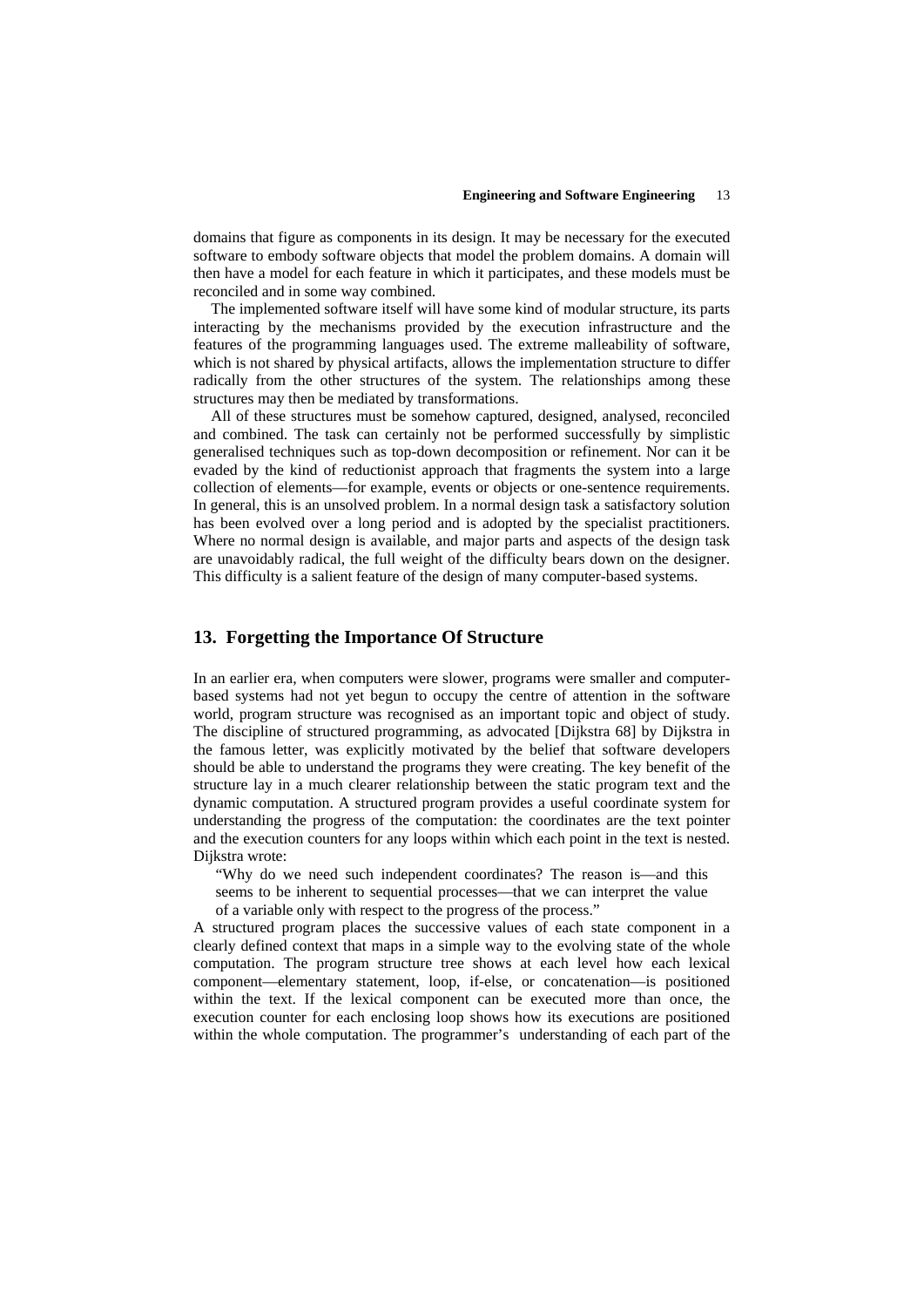program is placed in a structure of nested contexts that reaches all the way to the root of the structure tree.

Other structural notions beyond the control structure discipline advocated for structured programming—for example, layered abstractions and Naur's discipline [Naur 69] of programming by action clusters—were explored, always with the intention of simplifying and improving program development by supporting human understanding. The primary need was for intelligible structure. Rigorous or formal proof of correctness would then be a feasible by-product, the structure of the proof being guided by the structure of the designed program.

Work on the formal aspects of this plan proved brilliantly successful during the following years. Unfortunately, however, it was so successful that the emphasis on human understanding gradually faded, and many of the most creative researchers simply lost interest in the human aspects. It began to seem more attractive to allow the formal proof techniques to drive the program structuring. By 1982 Naur was complaining [Naur 82]:

"Emphasis on formalization is shown to have harmful effects on program development, such as neglect of informal precision and simple formalizations. A style of specification using formalizations only to enhance intuitive understandability is recommended."

For small and simple programs it was feasible to allow a stepwise proof development to dictate the program structure. Typically, the purpose of the program was to establish a result that could easily be specified tersely and formally: the proof was then required to establish this result from the given precondition. But Naur's complaint was justified. It is surely a sound principle that human understanding and intuition must be the foundation of software engineering, not a primitive scaffolding that can be discarded once some formal apparatus has been put in place.

The success of the formalist enterprise has led to a seriously diminished interest in structural questions and concerns, and in the role of human understanding, just when they are becoming more important. The constantly increasing complexity of computer-based systems cannot be properly addressed by purely formal means. Forty five years ago, the apparently intractable problem of designing and understanding program flowcharts yielded to the introduction of structure in the service of human understanding. Managing and mastering the complexity of the systems being built now and in the future demands human understanding: formal techniques are essential, but they must be deployed within humanly intelligible structures.

### **References**

[Benz 86] http://www.youtube.com/watch?v=9MjvAqF9Tgo (last accessed 3rd July 2010).

[Benz Patent 86] http://www.unesco-ci.org/photos/showphoto.php/photo/5993/title/benzpatent-of-1886/cat/1009 (last accessed 4th July 2010).

[Bogdanich 10] Walt Bogdanich; The Radiation Boom; New York Times January 23 and January 26 2010.

<sup>[</sup>Brooks 10] Frederick P Brooks, Jr; *The Design of Design: Essays from a Computer Scientist*; Addison-Wesley, 2010.